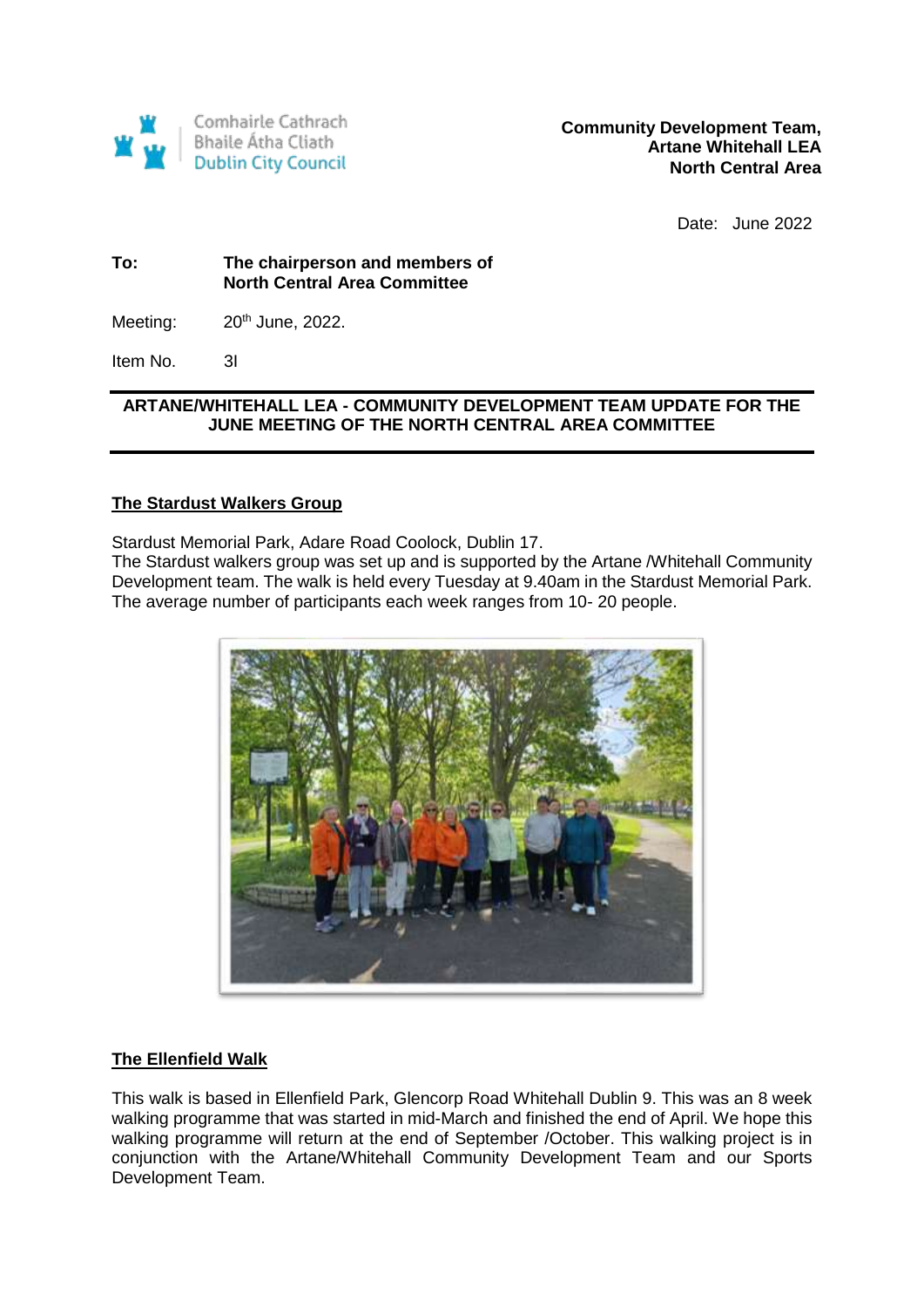#### **Easter activities**

The Artane/Whitehall Community Development Team supported local schools at Easter with Easter Eggs for competitions. We also donated Easter Eggs to the Salvation Army Family Hub which provides temporary emergency accommodation for 28 families. We also helped Aoibhneas which is a refuge for families of domestic violence with Easter eggs for the young families.



#### **Men Sheds**

The Artane/Whitehall Community Development Team continue to support the Priorswood Men's Shed. This group meet on Wednesday morning. They take part in a range of various activities.

The Artane /Whitehall Community Development Team arranged, through Dublin Fire Brigade donated a supply of modern smoke alarms for all the local Men's Shed groups. The Artane/Whitehall Community Development Team give ongoing support to a number of Men Sheds in the local area.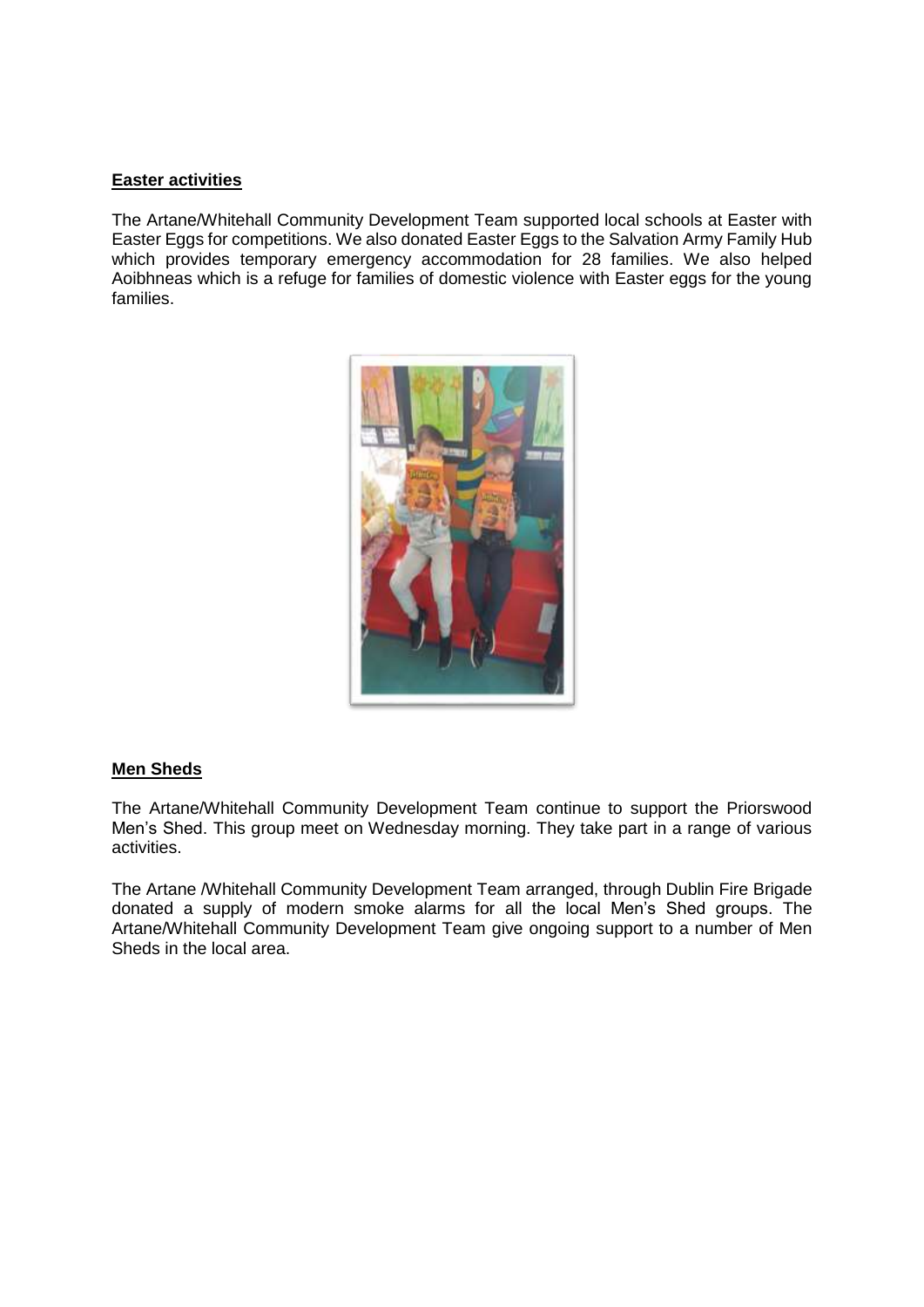

# **The Priorswood Parish Pastoral Centre**

The Artane/Whitehall Community Development Team and the Sports Development Team supported the Priorswood Parish Centre fun sports day which was held on Tuesday, 24<sup>th</sup> of May 2022. There was approximately 40 members of the community ranging in age from 55 to 75 years. There was numerous activities including cricket, Jenga, handball and volleyball. The Parish Centre arrange many activities throughout the year for all ages. Dublin City Council Community Team and Sports Development team worked in partnership on these events.

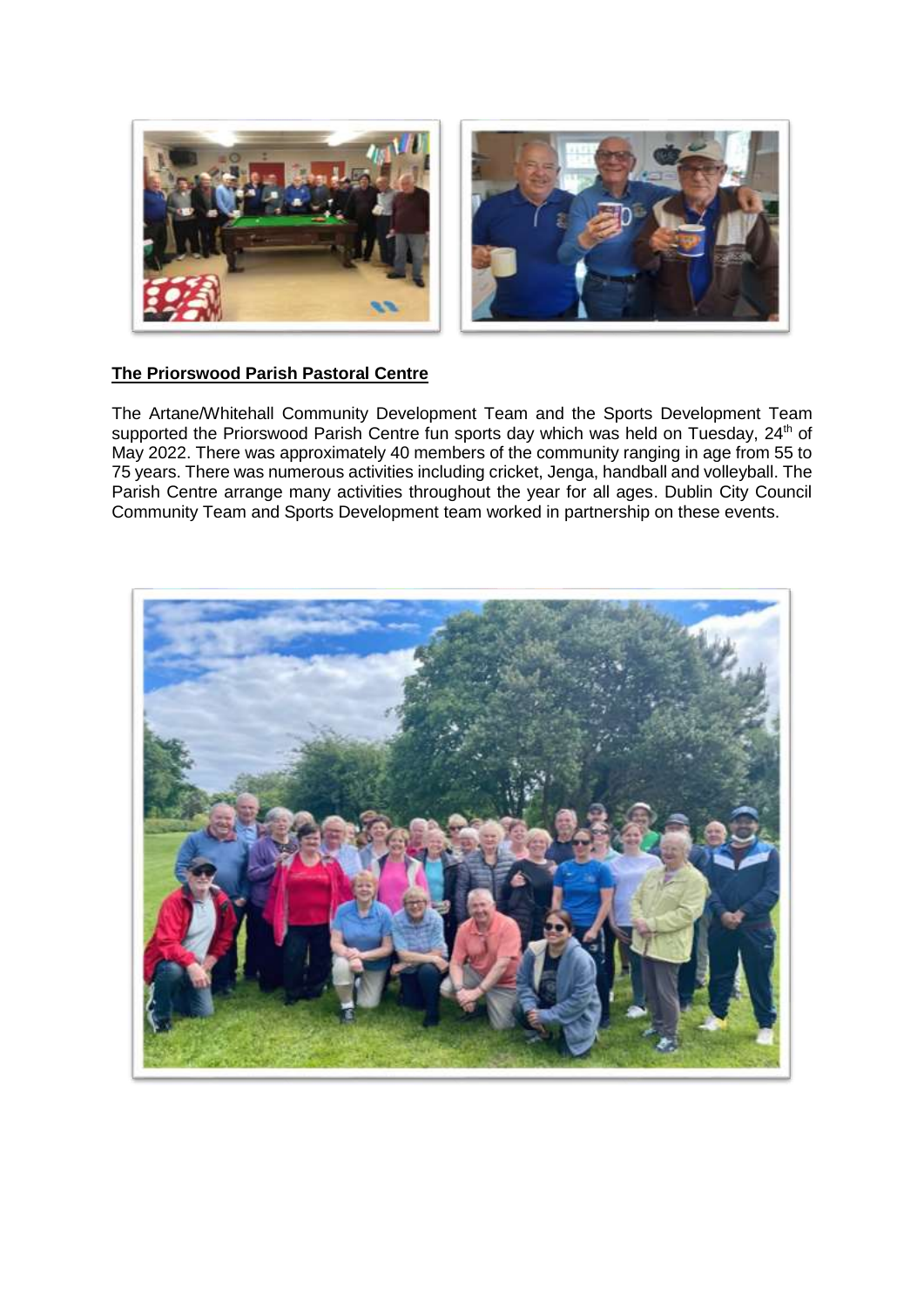## **Darndale Park**

Dublin City Council supported the **Another Way 5K** event which took place in Darndale Park on Saturday, 30<sup>th</sup> April 2022. This initiative was part of the "Get The Message Out" campaign which was established by Northside Partnership, to improve the lives of people in the area and to foster positive change. It promotes a positive representation of Darndale.



## **Lorcan Community Centre Hall**

A garden project has started in the grounds of Lorcan Community Centre Hall, Santry. This project involves the 18<sup>th</sup> Scout group Den which is situated on Lorcan Green, Santry and local residents. Both groups are working jointly on this community initiative and are being supported by the Artane *N*hitehall Community Development Team.

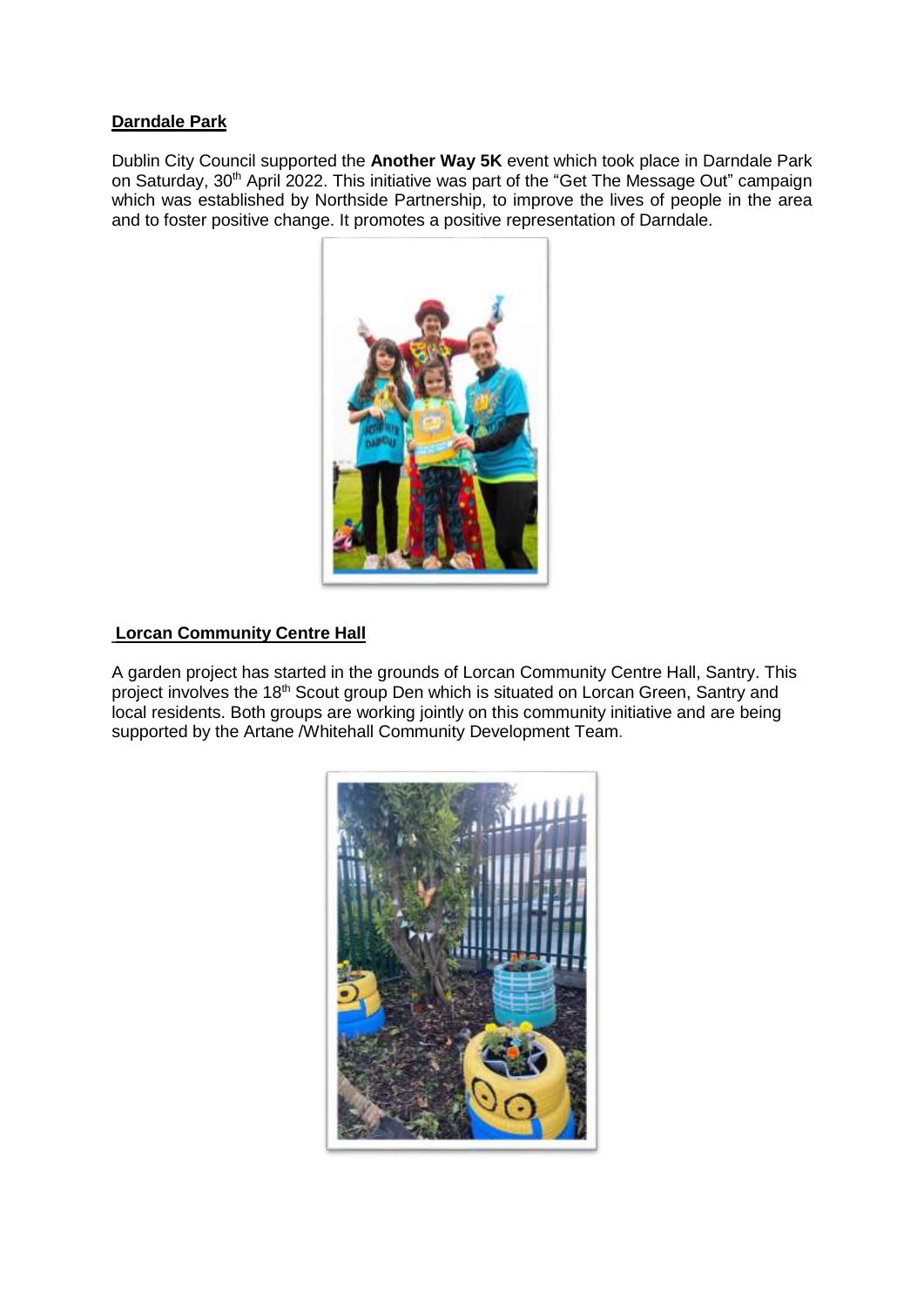### **Environmental work**

We have supported a number of Environmental groups and have delivered plants to 48 groups in our area as part of The City Neighbourhoods Competition 2021. We have also distributed application forms for The City Neighbourhoods Competition 2022.

We continually liaise with the Environmental groups and have handed out bags, gloves, pickers.



 *Beaumont Residents Association receiving their plants Newbury Volunteer group*



## **Darndale Park**

Community Development Team continue to support the local schools in conjunction with the Parks Section with environmental projects in the area.



(*picture above tree planting in the Darndale Park with students from Our Lady of Immaculate Senior School)*